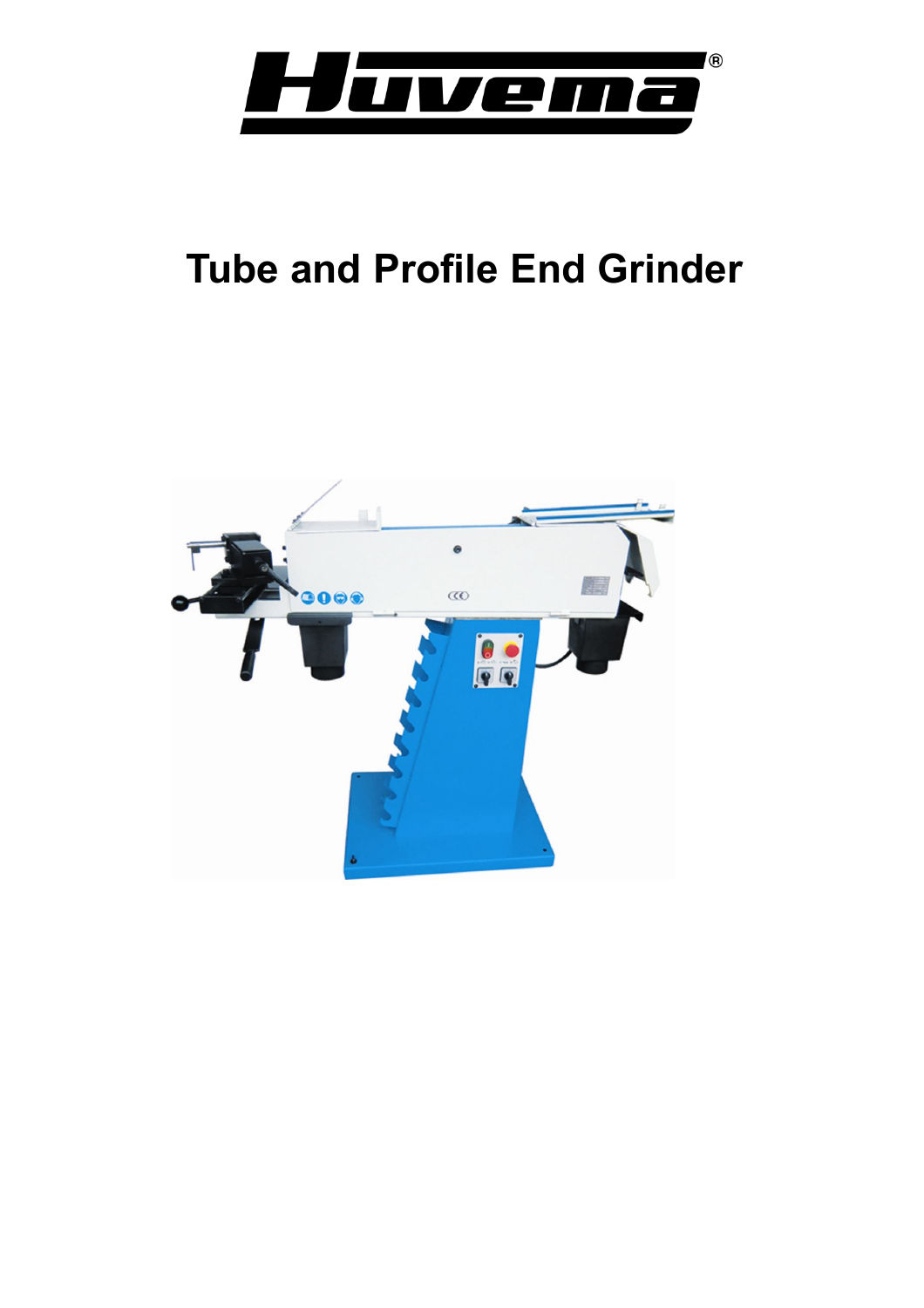# **II. TECHNICAL SPECIFICATIONS**

PRS76C is a new model developed from PRS-76. with an additional work area, and more capacity. Except can be used for grinding ends of tube sections and deburring ground tube section ends, but also can be used for polishing surface of plate, square tube. Combination of the tube grinding, surface grinding and wheel grinding three functions.

A survey of the roller available: Roller diameters from $\phi$ 20 up to and incl. $\mathfrak{C}$  60 mm increasing by 2 mm steps. Roller diameters  $\mathcal{C}76mm$ ; 1/4", 1/2"; 3/4"; 1", 1 1/4; 1 1/2; 2" and 2 1/2". Other diameters between  $\mathfrak{C}$  20 and  $\mathfrak{C}$  76mm are available on request from your dealer.

| Diameter                   | <b>STEEL</b> |              | <b>RVS</b> |             | ALUMINIUM |              |
|----------------------------|--------------|--------------|------------|-------------|-----------|--------------|
| Grinding roller            | <b>TYPE</b>  | <b>GRAIN</b> | TYPF       | <b>TYPF</b> | TYPF      | <b>GRAIN</b> |
| $\varphi$ 20- $\varphi$ 40 | R822         | 36           | R981       | 150         | R822      | 36           |
| $\varphi$ 40- $\varphi$ 76 | R845         | 36           | R981       | 36          | R822      | 36           |

Type of grinding belt:

Measurements of the grinding belt: length x width =2000 x100 (79" x4")

Survey of the switches and zero voltage coils for certain voltages:

Tension 230Volt switches: PKZM1-10 +coil U-PKZM1-230

Tension 400Volt switches: PKZM1-6 +coil U-PKZM1-400

# **III . Mechanical Operating**

## **A. INSTALL**

- 1. Remove the detachable parts (scrap bin, with the spare parts, box with grinding belts and the ordered grinding rollers) from the packing.
- 2. Dismount the two fixing bolts, by which the pipe notcher is fixed to the underframe of the packing. Remove also the four wooden screws by which the column and underframe are fixed to the crate.
- 3. Take the column and underframe out of the packing and mount these together. (See ill. No.2) Attention!! The grinding belts, scrap bin, sphere handle, fastening bolt, and lever are included in the column.
- 4. Take the pipe notcher from its packing by means of the rope connected to it. (See ill. No.1)
- 5. Open the side flap and position the pipe notcher by a rope (see ill.No.2) on the column. Fasten the machine to the column by the two M12 bolts. Place the scrap bin under the pipe notcher.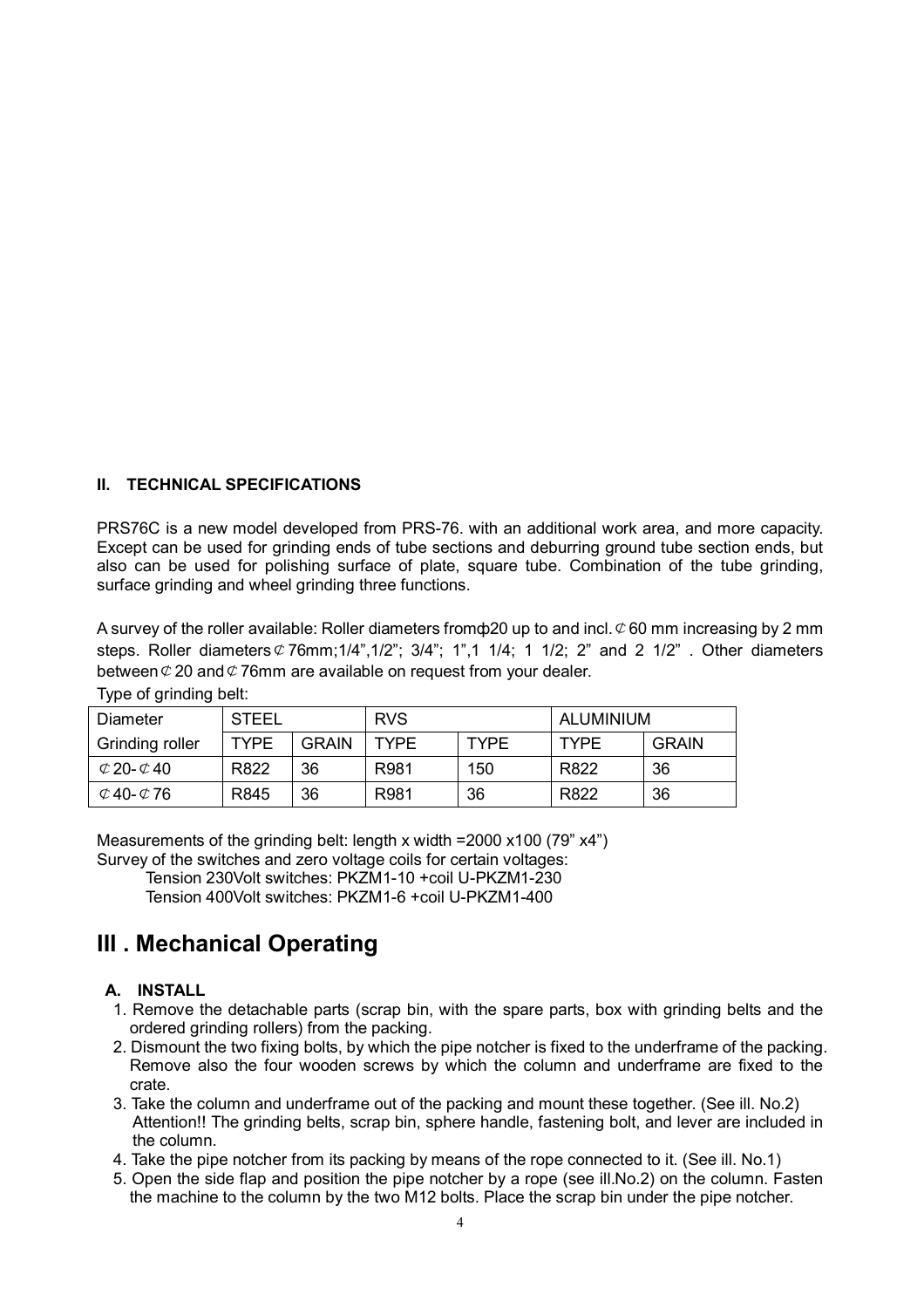6. Mount the sphere handle A and the lever B to the front and under the clamp (ill. No3)



**Illustration 2** 

**Illustration 4** 

- 7. Check the voltage, which is mentioned on the machine. When the voltage is not correct this has to be altered. See for instructions chapter "Connection of 230 or 400Volt"
- 8. A plug has to be mounted the the cable. Please check, after you have connected the plug, if the driving roller of Tube and Profile End Grinder rotates in the rotating direction indicated on the driving roller. If this is not the case, you have to change the threads in question in the plug.
- 9. Lead the cable to the power supply socket in a way that nobody can stumble over it.
- 10. To increase the stability of the machine an adjusting screw has been mounted underneath the underframe.To achieve an even better stability we advise you to anchor the machine to the floor.

#### **B. (DIS) MOUNTING OF THE GRINDING BELT**

- $=$  >Before removing the grinding belt, it must completely come to a standstill
- $=$  >Rotate the compound tables as far as possible from the machine
- $=$  > Open the side flap and the top flap.
- $=$   $>$ Rotate handcrank A (see ill.no.4) to the left, to release the tension of the grinding belt.
- $\epsilon$  =  $>$ Now position the grinding belt, please see to it, that the arrow on the inside of the grinding belt and the arrow on the power roller are heading the same direction. Start to replace the grinding belt at the side of the grinding roller. For the execution and type of a new grinding belt we refer to the technical information.
- $=$  >Then the grinding belt has to be brought to the correct tension. This can be achieved y rotating handcrank A to the right, so far, that the space between the cylinder and the plate is between the 3 and 5 mm.(see ill.no.4).

After this the adjustment has to be checked again, according to the procedure "Adjusting the grinding belt and grinding roller".

#### **C. (DIS) MOUNTING OF THE GRINDING ROLLER**

Before changing the grinding roller the grinding belt has to be removed first, this is shown in the chapter "Changing of the grinding belt".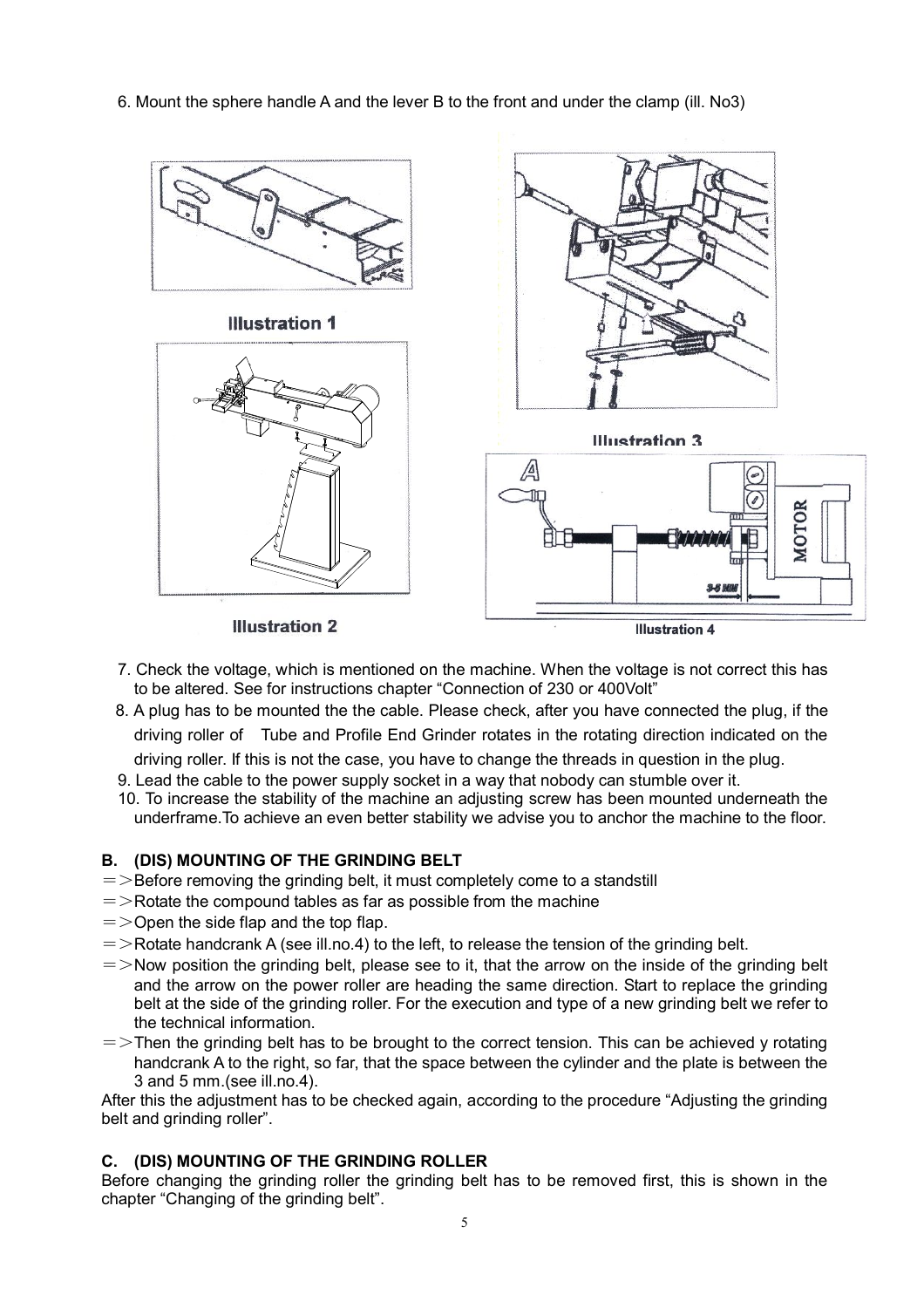- $=$   $\geq$ Remove the grinding roller by pulling it to you. The grinding roller held by two springy balls (see ill.5)
- $=$  > Clean the bearing holders well, this prevents the problem that the grinding roller does not clamp.
- $=$   $>$ Never adjust the glands, by which the bearings are held, these are adjusted correctly.
- $=$  >Position the new grinding roller. Remark: Additionally we can supply roller diameters. See the technical information for the different dimensions.

#### **ATTENTION:**

#### **The bearings which are assembled on the grinding roller, must e handle very carefully, because they are very sensitive for damages.**

We advise you, when you use a grinding roller smaller than φ30mm., to take a grinding belt which first has been used with a bigger grinding roller diameter. This is because otherwise the grinding belt will crack, because it is very tough.





**Illustration 5** 

**Illustration 6** 

#### D. **ADJUSING OF THE GRINDING BELT/-ROLLER**

When putting into use and changing a grinding roller you always have to check the following adiustments:

- a. The sidewards movement of the grinding belt should be prevented.
- b. The centerline height of the grinding roller has to be equal to the tube section, which has to be grounded.

When the adjustments are not correct, they have to be adjusted as follows to here by:

- a. The sidewards movement of the grinding belt. : For the first rough adjustment the grinding belt has to be turned manually. For a more specific adjustment the motor can be turned on (see to it that sideflap E is closed). (see ill.6)
- b. The height adjustment of the grinding roller: The height of the grinding roller has been adjusted well by the manufacturer. When the centerline of the tube section is not situated on the centerline of the grinding roller, the height of the grinding roller has to be adjusted by unscrew the hexagonal bolts and adjust the height. After this, the bolts have to be fastened again. (see  $ill.7)$

 $\circ$ 





**Illustration 7** 

**Illustration 8**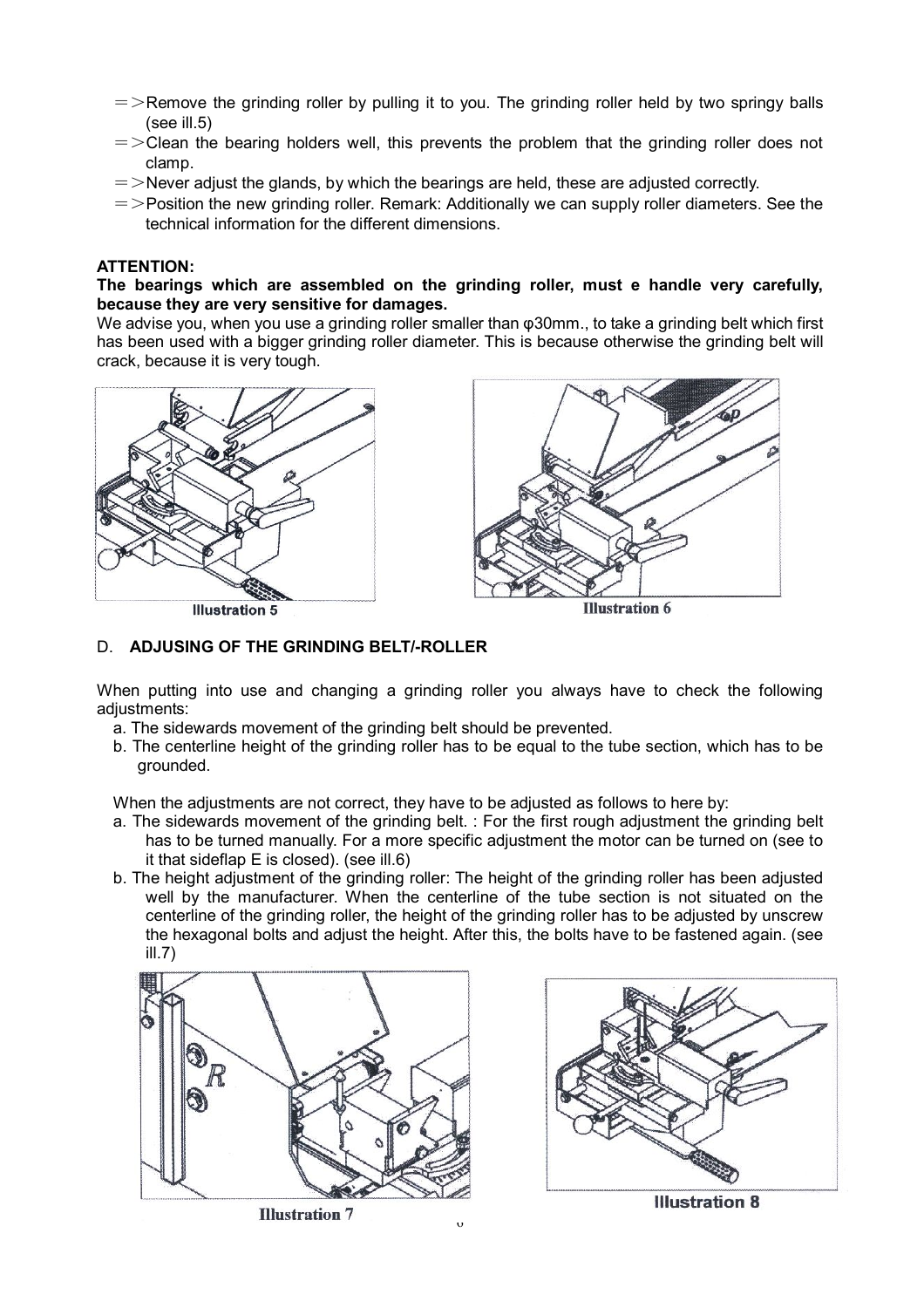## **E. OPERATING INSTRUCTION MANUAL**

- a. Operation of the compound table : You can move the compound table forwards and backwards by means of the lever. By moving the sphere handle a quarter turn to the left first you can move the clamp to the left or to the right.
- b. To tighten the product :The clamp is suitable for the roller diameters from Ø18mm till Ø76mm. For the use of tubes you have to see to it, that the centerline of the tube is at the same height as the centerline of the pressure roller. It is possible to use a filling cheek. (see ill.8)
- c. Adjusting the angle

By means of the graduation on the compound table you can turn the stretch block simply and fast between 90°en 30°.During the adjusting of the angle the hollow-head bolts B and C have to be unscrewed, after which the right angle can be adjusted. The hollow-head bolts have to be fastened firmly.

d. Stop

Underneath the compound table of the clamp is a block, by which the standard stop can be adjusted (see ill.3). This stop is for moving the product towards the grinding roller. On the flat side of the stretch block there are two M8 threaded holes to which a length stop can be fixed.

e. Grinding

After the profile has been stretched the compound table is to be positioned in such so that the profile to be ground is straight in front of the pressure roller. Then the profile can be grounded by moving the lever B towards the machine. Attention: see to it that the grinding width is not exceeding that of the grinding belt.

f. Deburring

The machined pipe can be deburred at once.This is possible by opening the flap on top of the machine (ill.9), so that the grinding belt is free, on which the pipes can be deburred.



g. Added working area

Open end cover, can be grinding ends of tube and deburred of round tube at once. also can be used for polishing surface of plate, square tube. (ill.10),

## h. Safety

To keep safety, when not working, please turn worktable to a suitable position as draw. (ill.11), and put down end cover.



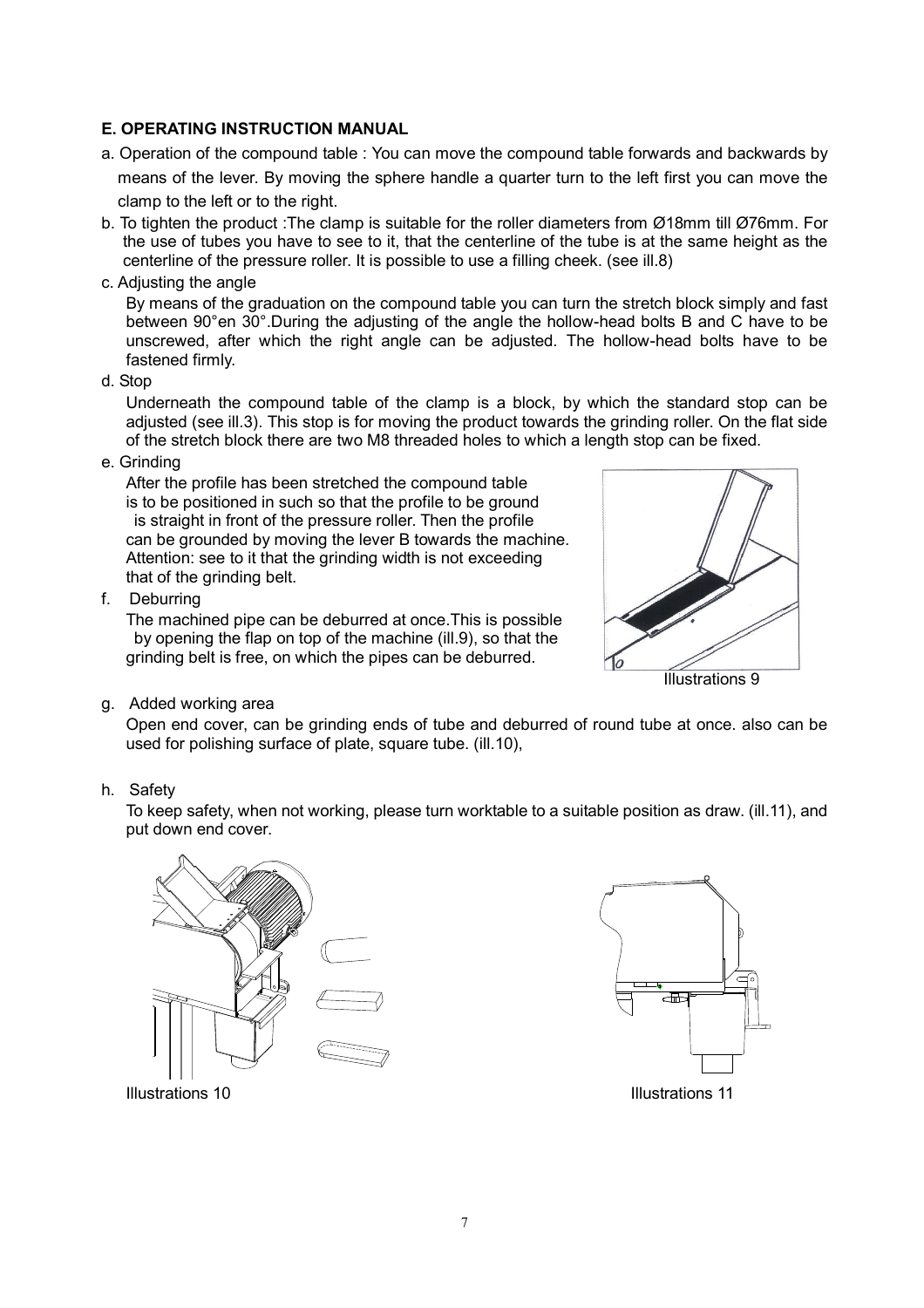i. Switch

Usually the two switches all on position "o" when leave factory.  $(iII.12)$ 



Illustrations 12

j. Cutting

For cut, the direction of belt is left when switch at left. Can select low or high speed on the right according to need. Usually, the running state is adjusted suitable when leave factory—that's mean belt at middle of rear wheel.

(ill.13 & ill.14)





Illustrations 13 Illustrations 14

k. sanding

For sanding, the direction of belt is right when switch at right. Can select low or high speed on the right according to need. If the belt isn't in middle of wheels, can adjust through pentagram handle as ill.17 (ill.15 & ill.16 & ill.17)



Illustrations 15 Illustrations 16 Illustrations 17